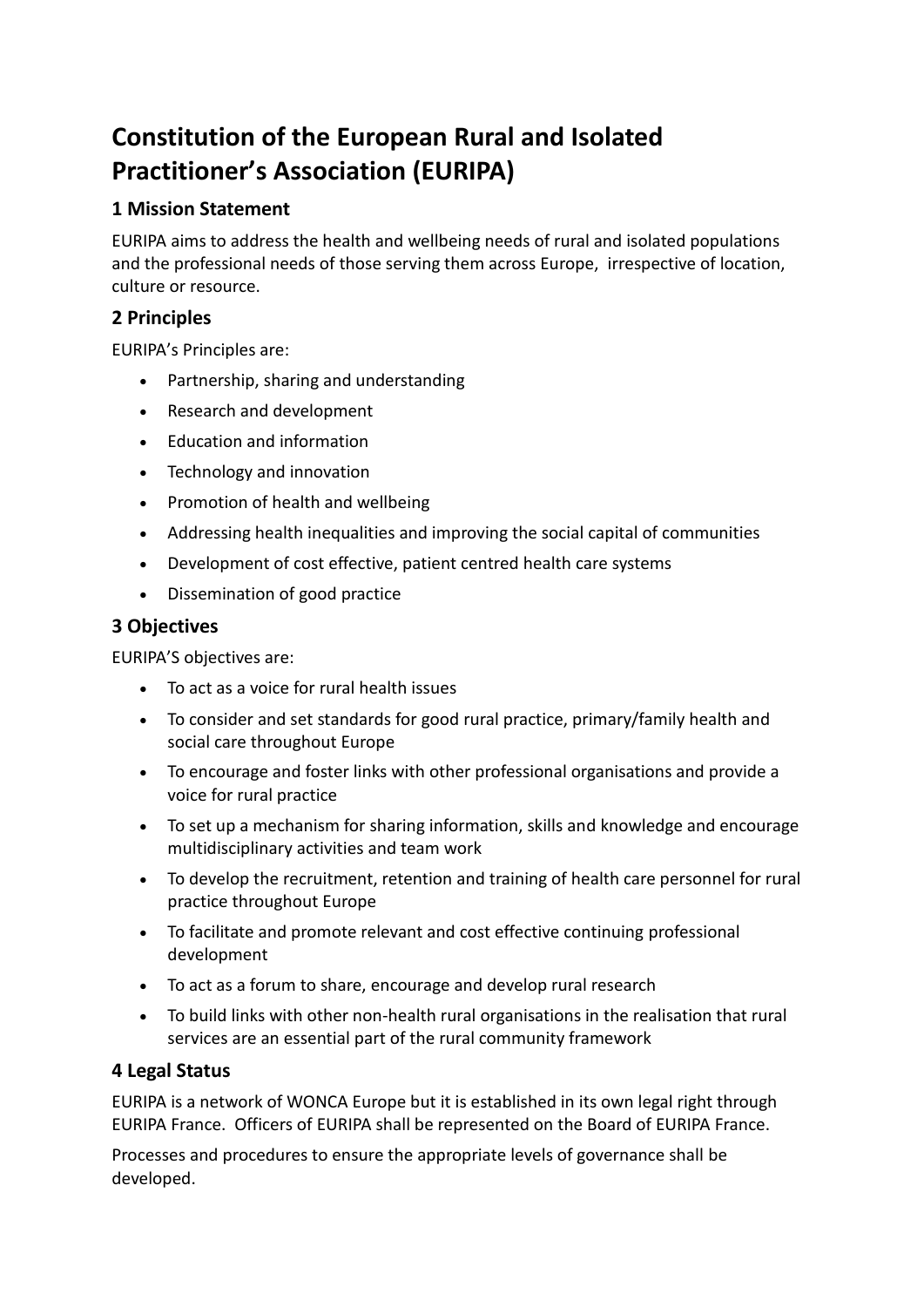The constitution of EURIPA France is attached at Annex 1.

The relationship will be reviewed annually at the Annual General Meeting.

# **5 Membership**

# **(a) Organisational membership**

Organisational membership shall be open to independent organisations representing rural health care practitioners in each of the countries of Europe and to institutes actively involved in rural health research. Delegates of the member organisations should be rural health care practitioners and active in practice or rural health academics.

# **(b) Individual membership**

Individual membership shall be open to any rural health care practitioner who is actively working in rural health care and rural academics (for example, medical, rural health special interest). Individuals interested in rural health, rural health care issues and EURIPA are welcome to become members of EURIPA.

Applications for admission to membership of EURIPA shall be made to the Secretariat, together with the appropriate fee. A recommendation will be made to the Executive Committee. Admission to the Membership requires a majority vote of members present and eligible to vote.

The details of the membership scheme are included in Annex 2.

# **6 Officials**

The official roles with in EURIPA are the Presidency and Honorary Treasurer.

The President and Vice President shall be elected from membership of the Executive Committee by the members at an AGM

- The President of EURIPA will be elected by the membership at the Annual General Meeting for a 3 year term. The Vice President will also be elected at an AGM for a 3 year term
- Presidents and Vice Presidents may be elected for a second 3 year term, if the membership supports it
- In the final year of a Presidency the Vice President will become the President Elect and a new vice President will be elected by the membership at the relevant AGM
- After a three year term the President will become the Immediate Past President for 2 years, to ensure continuity
- The Presidency of EURIPA shall consist of the President, the Vice President, the President Elect and Immediate Past President, when appropriate
- The Honorary Treasurer will have responsibility for the accounts, income and expenditure, applying for funding, etc and work closely with the Executive Secretary. EURIPA France, with the approval of the EURIPA Executive Committee, will appoint auditors to monitor the EURIPA accounts.
- Role descriptions will be established for the Presidency and the Executive Secretary.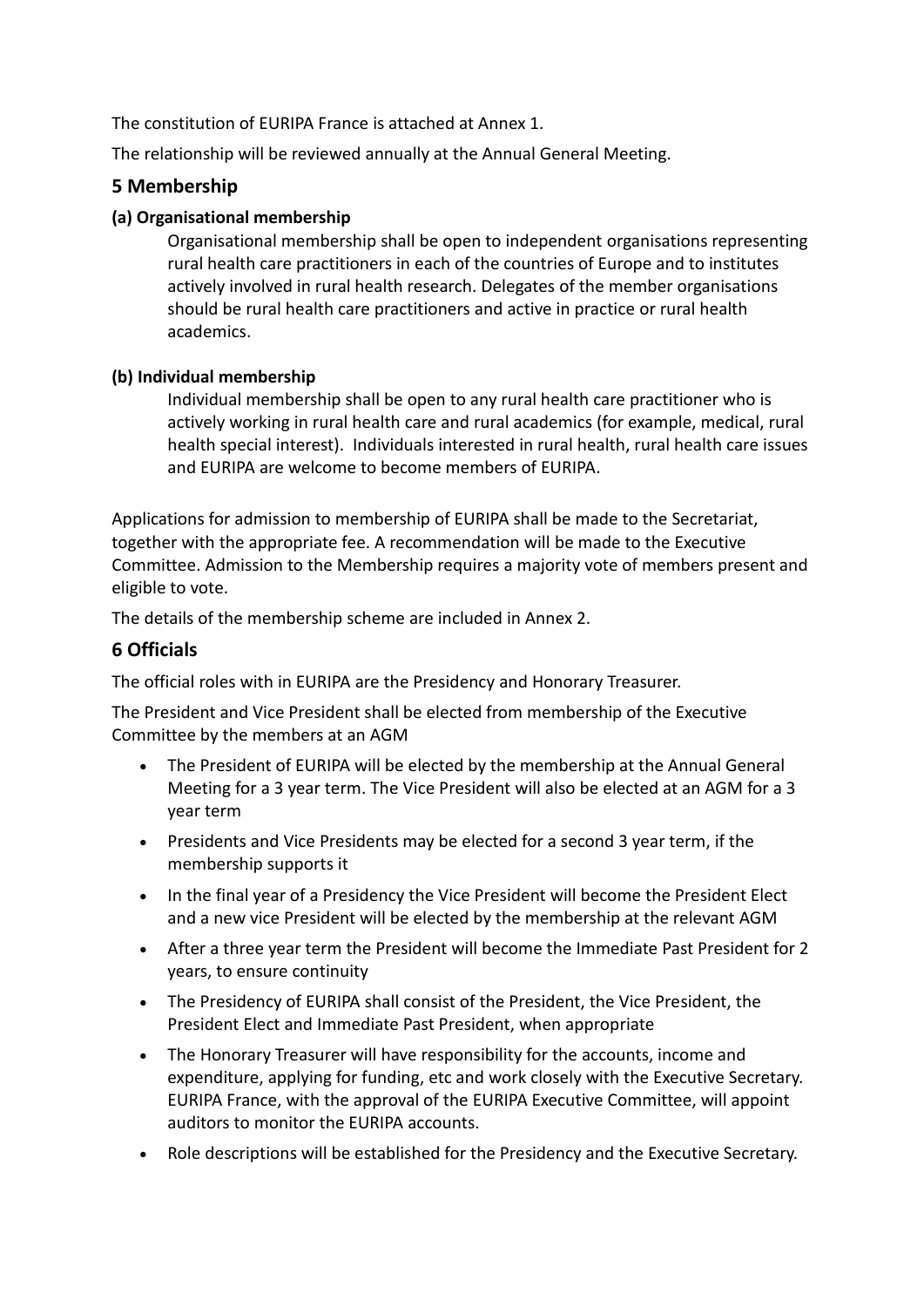• Except by special dispensation, all officers of EURIPA will be individual members of EURIPA (health care practitioners active in clinical practice or rural health academics or with a special interest in rural health).

# **7 Executive Committee**

An Executive Committee shall be established to take the work programme forward between Annual General Meetings. The Executive Committee shall also undertake decision making when not to do so could prejudice EURIPA's interests

- Membership will be a maximum of 13 members:
	- o 4 officers: President, Immediate Past President, Vice President (President Elect) and Honorary Treasurer
	- o 4 members who have responsibility to liaise with representatives from the 3 core WONCA networks and also the VDG,
	- o 1 member who is Chair of the International Advisory Board
	- $\circ$  1 member who is chair of the Scientific Board
	- o 3 members
- Executive Committee Members will be members of EURIPA and will be elected at the Annual General Meeting for a 3 year term. Members can stand for re-election for one additional 3 year term
- Members of the Executive Committee, after a minimum of a 3 years, are allowed to stand for Vice President / President Elect and subsequently President

The Executive Committee has the power to establish other sub- committees to help take forward EURIPA's agenda and work programme.

The Executive Committee shall have the power to co-opt EURIPA members on to the Executive Committee at any time during the year, if a vacancy becomes available, but the Coopted member is required to stand for election at the next Annual General Meeting.

# **8 International Advisory Board**

An International Advisor Board (IAB) will be convened with the aim of informing and advising the Executive Committee. It will provide a wide and informed range of advice and input needed at national, regional, level and local levels across Europe.

Each country, through its national association membership of WONCA Europe or by the EURIPA Executive Committee, is entitled to nominate a rural representative to become their respective national delegate on the International Advisory Board (IAB). The Executive Committee is also entitled to nominate national and internationally recognised rural experts as additional delegates of the IAB. The Executive Committee has the responsibility to ensure that membership of the IAB achieves a balance between national representatives and "experts".

The delegates at the International Advisory Board will share the same electoral period as the Presidency (3 years). IAB members can be re-elected with the support of their national association/college or the Executive Committee for a further 3 years provided that the exclusion criteria (11) are not met.

The Chair of the IAB will be nominated by the EURIPA Executive Committee.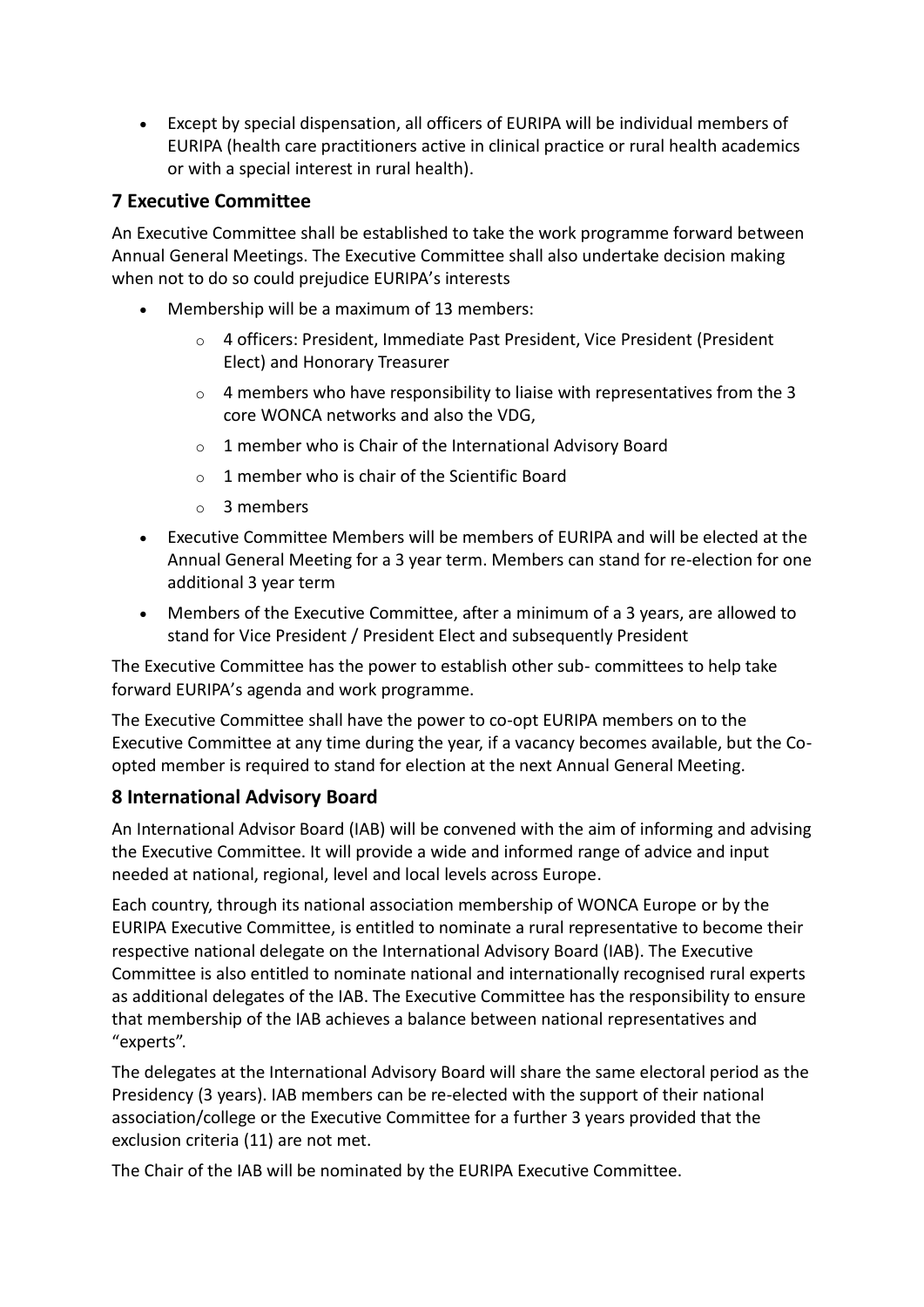The IAB will meet with the Executive Committee in their face to face meetings; delegates at these meetings will be free to speak but not vote. The chair of the IAB will attend and have a vote at all Executive Committee meetings.

The IAB may decide its own working procedures but these must be agreed by the Executive Committee. The Codex of the IAB is included in Annex 3.

# **9 The Secretariat**

The Executive Secretary will assist the Presidency, Honorary Treasurer, Executive Committee and other committees in carrying out their work. A Secretariat may be set up under the jurisdiction of the Executive Secretary.

The Executive Secretary and the Secretariat once appointed will remain at the same location to ensure continuity and work with the President and Vice President / President Elect, regardless of their location.

# **10 Succession**

In the event of the President relinquishing his/her post in the course of his term of office, the Vice President (or President Elect) shall take his/her place at the next Executive Committee meeting or Annual General Meeting (whichever comes first).

In order to guarantee continuity, it is desirable that the Vice President (or President Elect) is confirmed at the next AGM as the President.

If the Vice President does not wish to become President new candidates for President and Vice President should be elected from membership of the Executive Committee at the next AGM.

In the event of the Vice president resigning, a new Vice President will be elected from the membership of the Executive Committee to be ratified at the next AGM.

# **11 Exclusion**

If, in the opinion of a majority of all members of EURIPA, a national representative or member has been in serious breach of his/her duties as a member, especially if he/she has sought to act against EURIPA in a detrimental way or if he/she has failed to fulfil the qualifications governing representation, such member will be excluded from EURIPA. Members who do not pay their membership fee in full, without good reason for two consecutive years will also be excluded from EURIPA.

A motion to exclude a member from membership of EURIPA will be approved at an EURIPA Executive Committee meeting. The Executive Committee will make a recommendation to the Annual General Meeting for ratification. The decision to exclude a member will be taken by a 75% majority of all members of EURIPA present and eligible to vote (at the Annual General Meeting).

Membership at any of EURIPA's committees (Executive, International Advisory and others that be established from time to time) will be cancelled if the member does not participate at three consecutive meetings of his respective committee unless the President intervenes due to extenuating circumstances.

# **12 Meetings**

EURIPA will normally meet in plenary once a year at the Annual General Meeting (AGM). The AGM will be presided over by the President and organised by the EURIPA Secretariat.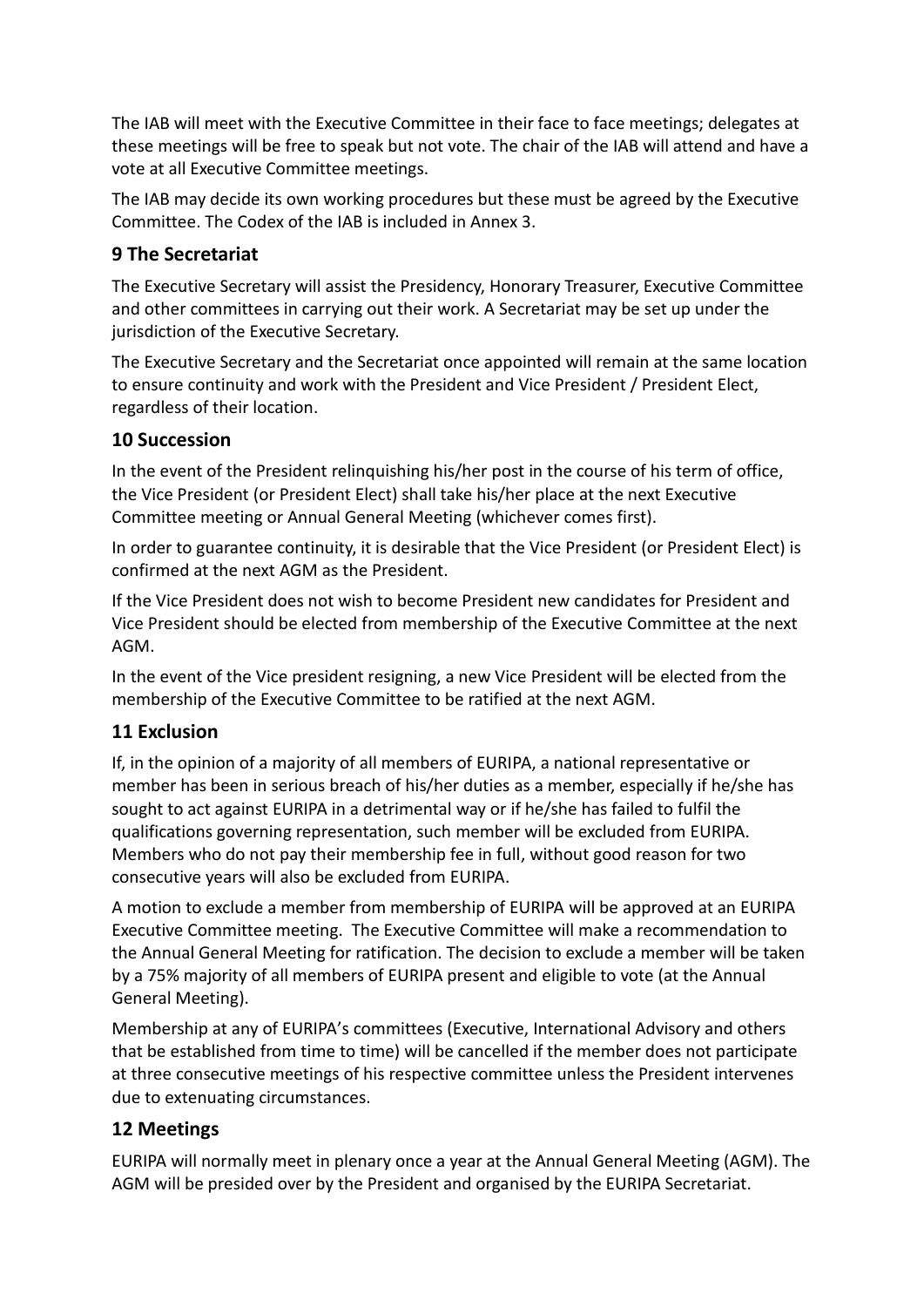The AGM will take place at the most appropriate opportunity each year where as many members as possible are able to attend. The Executive Committee shall approve the venue and timing of future meetings.

All members of the Executive Committee, International Advisory Board and members of EURIPA are invited to attend the AGM:

- A quorum shall consist of a minimum of nine (9) members
- Each member participating in the AGM has one vote. The President is not entitled to vote, except in the event of an equality of votes when he will in this case have a casting vote
- Voting procedures at an AGM may include the use of teleconferencing when appropriate (video and audio) and voting by proxy. These arrangements shall be adopted by the Annual General Meeting provided a majority of those present and eligible to vote shall be in favour
- Meetings must be announced and the agenda issued at least two weeks in advance. The meeting is empowered to make decisions only on those questions included in agenda except under special circumstances under the discretion of the President
- Notwithstanding the above, a matter not on the agenda will be dealt with by the meeting if such a matter is considered by at least 75% of those present and eligible to vote to be of such importance or urgency that it should be dealt with forthwith
- The annual report and financial statement will be adopted by the AGM each year; the forward work plan and associated budget will be approved by the membership
- The working language of EURIPA is English.

The Executive Committee will hold a minimum of 4 meetings per year: One meeting will be to face-to-face at the Annual Rural Health Forum and others by audio (or possibly video) conferencing.

Executive Committee meetings will be:

- planned at least 2 months ahead, as much as possible
- will be confirmed at least 2 weeks in advance and the agenda and papers circulated at least 1 week in advance.
- A quorum shall consist of a minimum of nine (9) members including proxy votes
- The President (or Vice President / President Elect in his/her absence) will chair the meetings.

When members wish to vote by proxy vote at either the Annual General Meeting or an Executive Committee meeting one member may only represent a maximum of two other voting members.

An Extraordinary General Meeting (EGM) may be held during the year. The methods of organization of the Extraordinary General Meeting are the same as those for the statutory annual general meeting.

# **13 Decisions**

Decisions made at the AGM, which affect policy as a whole, will normally be by consensus. In the event of a vote, a decision will require a majority of those members present and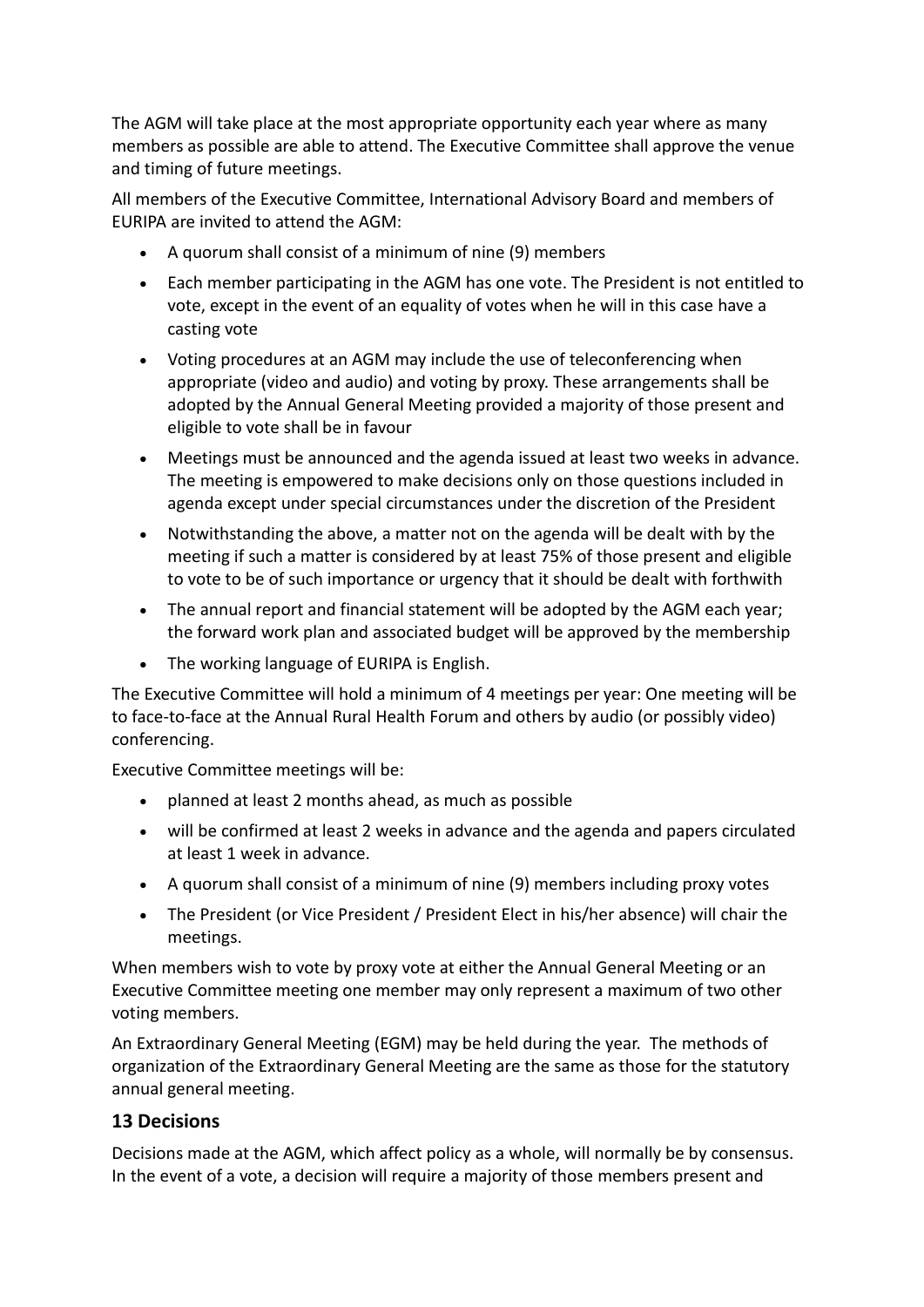entitled to vote. In the event of an equality of votes the President will be entitled in this case to a casting vote.

Modification of the Statutes shall require a unanimous decision. Changes in the statutes shall be notified to members at least one month prior to the AGM at which they are to be adopted.

Unless a special power or attorney has been obtained, any legal document affecting EURIPA must be signed by the President and one other member of the Executive Committee. They are not obliged to prove their authority to a third party. It is recognised that under Article 4 there may be occasions when a signatory may be required from EURIPA France with or with or without that of the EURIPA President.

Decisions made at the Executive Committee meetings are normally by majority and in the event of an equality of votes the President will be entitled in this case to a casting vote.

# **14 Dissolution**

In the case of such decision, the AGM shall decide on the method of liquidating EURIPA and the manner in which its assets are to be disposed of. The Executive Committee can make recommendations to the nearest AGM or it can call an EGM.

Signed:

Dated: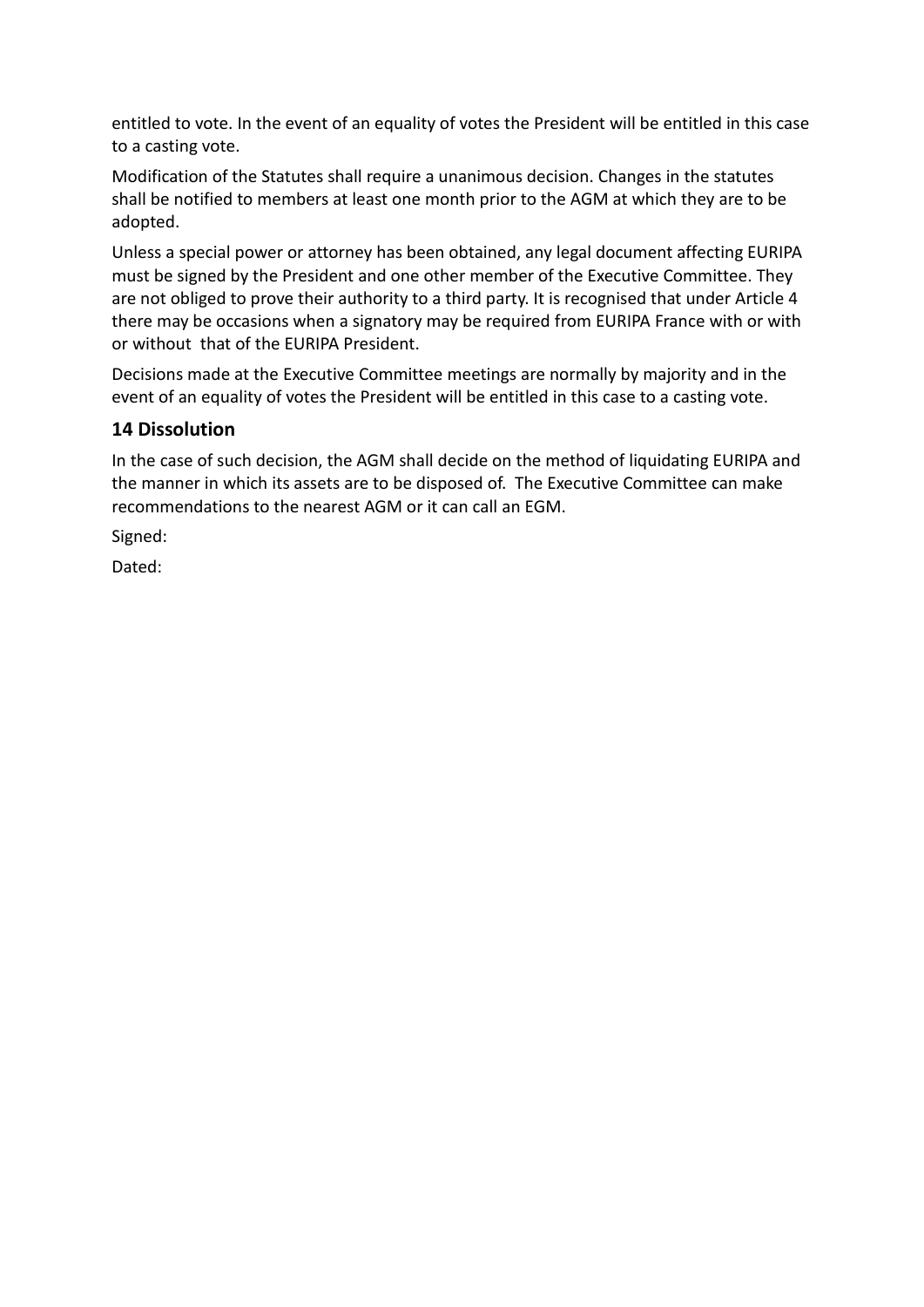### **EURIPA France**

# **STATUTS**

# **TITRE I – Constitution – Dénomination - Durée - Missions – Composition**

# **Article 1**. **Constitution – Objet**

EURIPA France a pour objectif principal la qualité des soins envers les personnes habitant en zones rurale ou isolée.

Ses objectifs sont de développer, notamment pour la médecine rurale :

- La recherche
- La formation et l'information
- L'innovation et les technologies en santé
- La promotion de la santé et du bien-être
- La lutte contre les inégalités sociales en santé
- La promotion de la santé des communautés
- Le développement de la médecine centrée sur le patient
- L'efficience des soins
- La diffusion des bonnes pratiques

## **Article 2. Dénomination**

L'association prend la dénomination suivante :

#### *EURIPA France*

## **Article 3. Missions d'EURIPA France**

Pour les questions de santé en milieu rural

• Encourager et favoriser les liens avec d'autres organisations professionnelles et de fournir une représentation pour la pratique rurale

• Favoriser le partage des informations, des compétences et des connaissances et encourager les activités multidisciplinaires et le travail d'équipe

- Favoriser le recrutement, et la formation du personnel de soins de santé pour la pratique rurale
- Faciliter et promouvoir le développement professionnel continu
- Agir comme un forum pour partager, encourager et favoriser la recherche rurale

• Créer des liens avec d'autres organisations rurales en dehors du champ de la santé pour aider à la prise de conscience que les services ruraux sont une partie essentielle du cadre de la communauté rurale ?

## **Article 4. Durée – Siège**

La durée de l'association est illimitée.

Son siège est fixé dans les locaux du CMG, 20 rue de l'hôtel de Ville 92200 Neuilly sur Seine

Il peut être déplacé sur simple décision du conseil d'administration, selon la disposition prévue au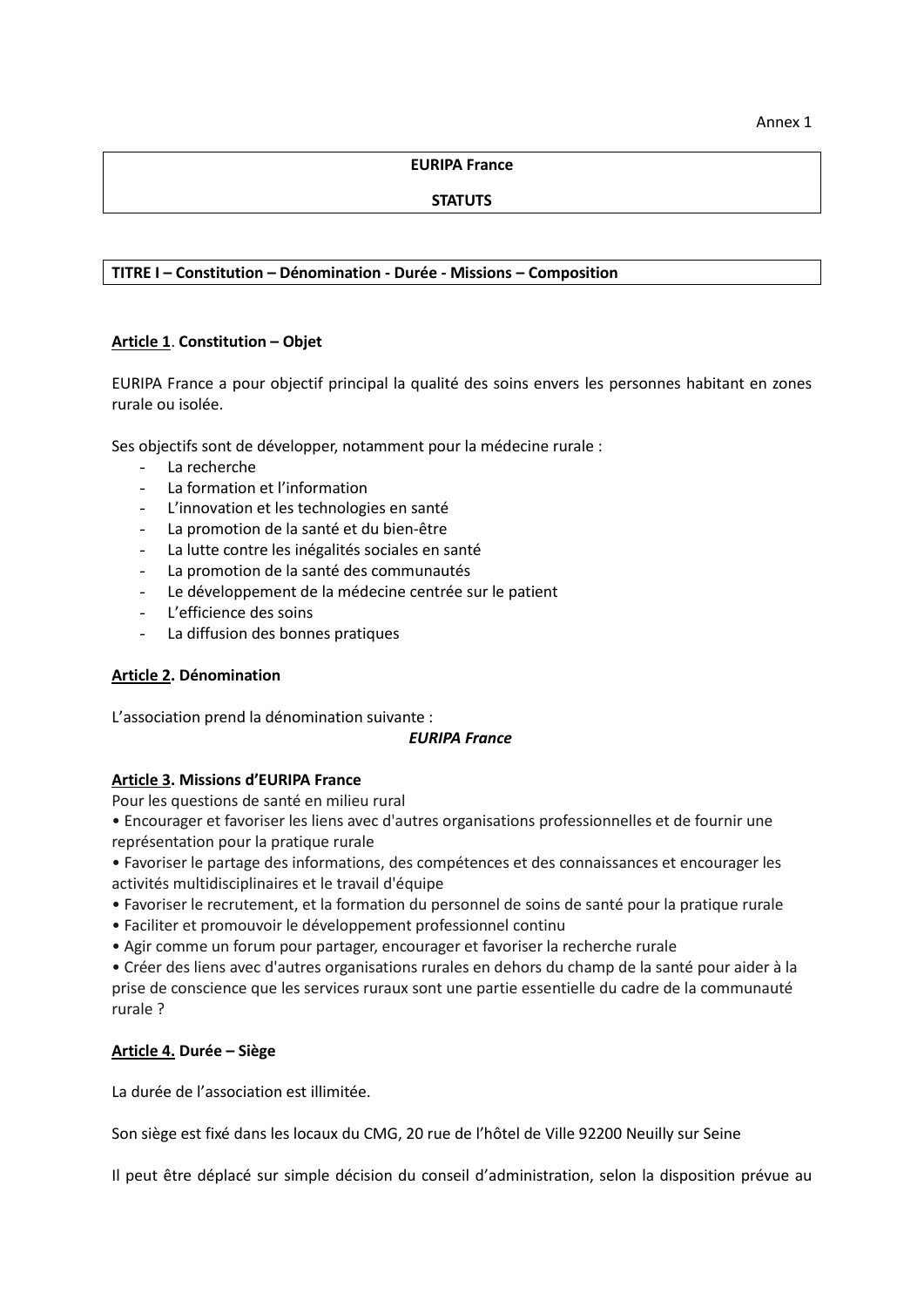règlement intérieur.

# **Article 5. Composition**

Peuvent être membres d'EURIPA France, les personnes et structures intervenant dans le champ de la médecine rurale, correspondant aux critères suivants :

- Médecin d'exercice rural
- Association ou structure professionnelle aux statuts déposés ayant à voir avec la médecine rurale ou les soins de premier recours
- Objet statutaire mentionnant clairement la promotion de la médecine rurale et des médecins ruraux comme un des buts principaux de la structure.

Ces membres peuvent exercer en France ou dans un autre pays européen.

-Le représentant du Collège de la Médecine Générale est membre de droit d'EURIPA France.

- -Le président d'EURIPA est membre de droit
- -Le trésorier d'EURIPA est membre de droit
- -La secrétaire d'EURIPA est membre de droit
- -Le président du WONCA Working Party on Rural Practice est membre de droit

-Les membres de droit sont exemptés de cotisation

Pour être membre, le membre ou la structure doivent

- 1. Présenter leur candidature
- 2. Etre validés par le conseil d'administration
- 3. Payer une cotisation
- 4. S'engager à respecter les statuts et le règlement intérieur de l'association.

## **Article 6. Perte de la qualité de member**

La qualité de membre se perd :

1. par démission : les membres peuvent donner leur démission par lettre adressée en recommandé avec accusé de réception au président.

2. par radiation pour non-paiement de la cotisation après deux relances en accusé de réception à un mois d'intervalle.

3. par radiation pour motif grave. La radiation sera portée à la connaissance de la structure, laquelle sera entendue par le conseil d'administration.

La perte de la qualité de membre doit être entérinée par le conseil d'administration.

## **TITRE II - ORGANES ET FONCTIONNEMENT**

## **Article 7. Organisation de l'association**

Les organes de l'association sont :

- Un organe délibératif et décisionnel, le conseil d'administration
- Un organe exécutif, le bureau

## **Règlement intérieur**

Le règlement intérieur définit notamment les critères d'admission des membres Le règlement intérieur est soumis à l'assemblée générale par le conseil d'administration. Il est adopté,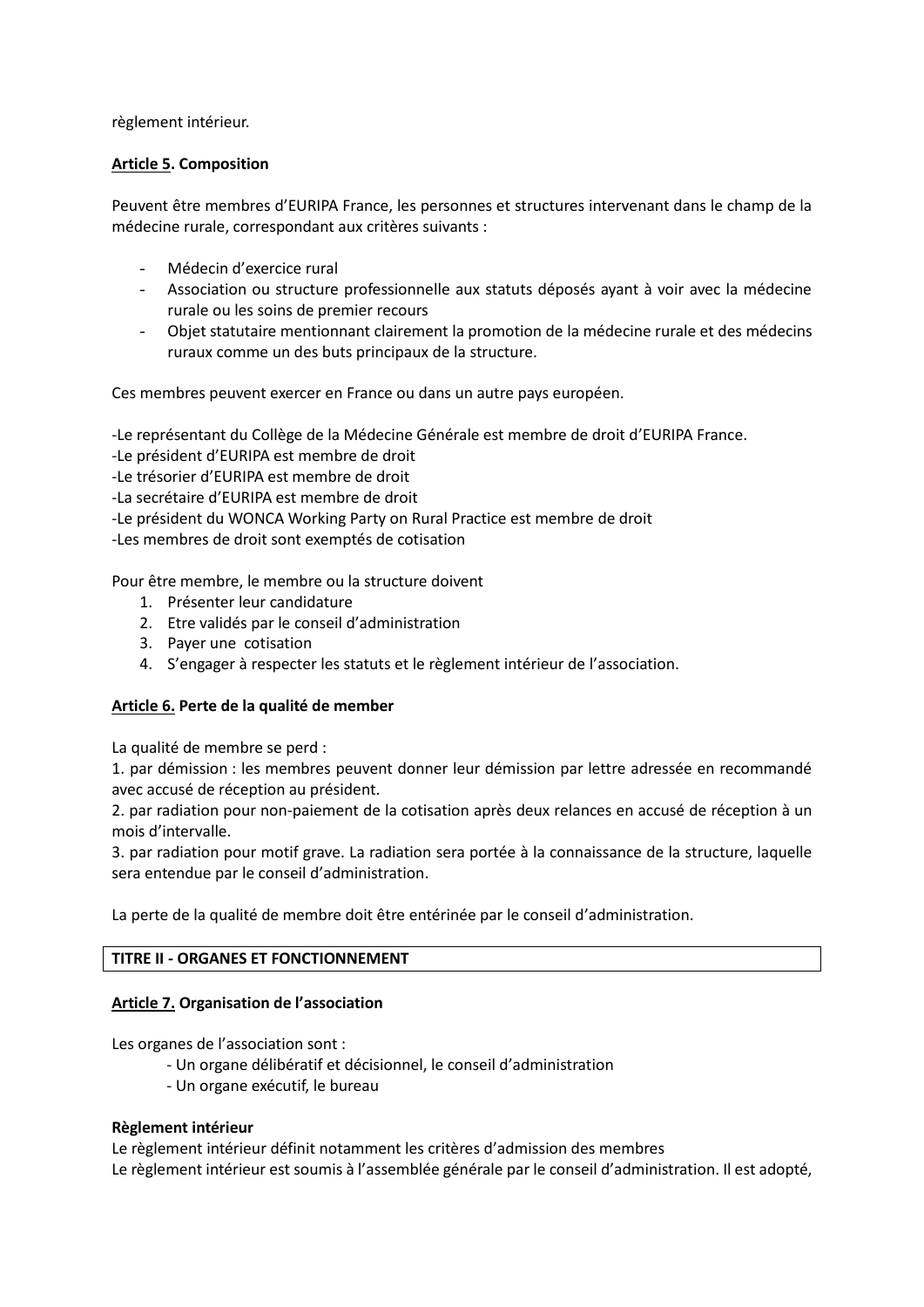par l'assemblée générale ordinaire suivant la décision du conseil d'administration.

#### **Article 8. Le conseil d'administration**

EURIPA France est dirigée par une instance délibérative et décisionnelle, nommée conseil d'administration de 13 personnes.

#### **Durée du mandat**.

La durée du mandat des administrateurs est fixée à 3 ans, à compter du jour de leur élection ou nomination. Ils sont rééligibles avec limitation à 3 mandats consécutifs.

Les administrateurs doivent être médecin d'exercice rural en activité au moment de leur nomination

#### **Rôle et pouvoir du conseil d'administration**

Le conseil délibère et décide de tout ce qui touche à la vie de l'association.

Il organise le travail de production et le fonctionnement de l'association.

Il valide les travaux élaborés au sein des différents groupes de travail

Il administre et gère l'association au plan administratif et financier. Il valide le budget prévisionnel.

Il admet les nouveaux membres

Il rédige et adopte le règlement intérieur et le soumet à l'assemblée générale suivante pour adoption.

#### **Fonctionnement**

Le conseil d'administration se réunit physiquement ou par moyen audiovisuel aussi souvent que l'intérêt de l'association l'exige, au moins deux fois par an, sur convocation du président.

Il peut en outre être convoqué sur demande écrite du quart des membres du conseil, dans un délai de 15 jours.

Il se prononce, à la majorité des deux tiers des membres présents ou représentés. En cas de partage des voix, celle du président est prépondérante.

Le conseil peut appeler toute personne dont il estimera la présence utile à ses travaux, à titre d'expert avec voix consultative.

Les réunions sont présidées par le président, ou en cas d'absence par l'un des vice-présidents ou le secrétaire général ; la personne qui préside dirige les discussions, assure l'observation des statuts et du règlement intérieur et veille au suivi de l'ordre du jour.

Chaque membre du conseil d'administration doit participer en personne aux séances. Toutefois chaque administrateur peut se faire représenter par un autre administrateur.

Les convocations, l'ordre du jour et les pouvoirs sont envoyés par courriel.

Les délibérations donnent lieu à un procès-verbal approuvé.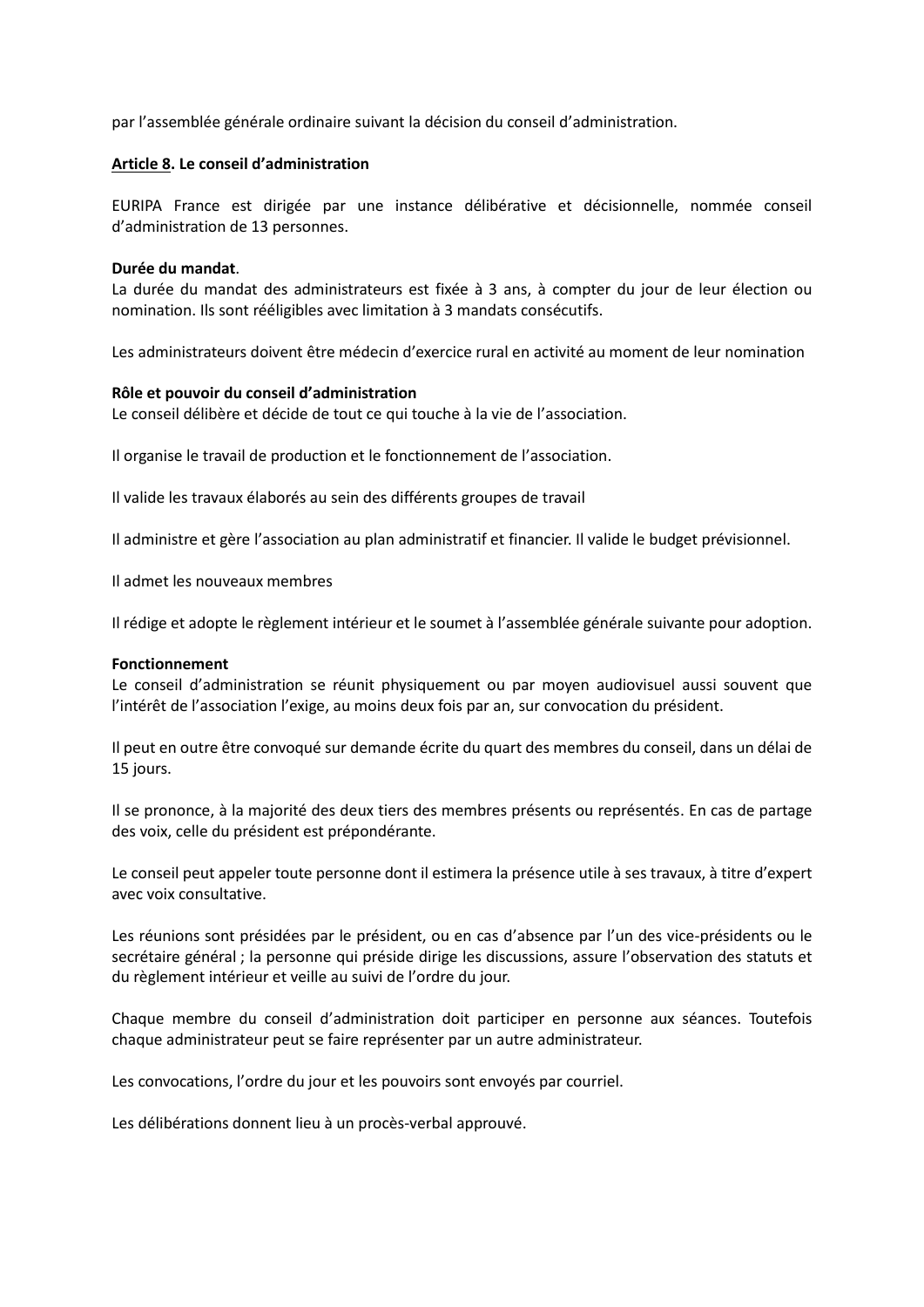## **Article 9. Le bureau**

Le conseil d'administration désigne, en son sein, au scrutin secret et poste par poste un bureau exécutif de 6 personnes comportant

- 1. Un président
- 2. Un vice-président
- 3. Un secrétaire général
- 4. Un secrétaire général adjoint
- 5. Un trésorier
- 6. Un trésorier adjoint

Le bureau se **r**éunit physiquement ou par moyen audiovisuel sur convocation du président et au moins une fois par trimestre ou lorsque un au moins de ses membres en ont fait la demande par écrit. Il est chargé :

- de gérer les affaires courantes,

- de préparer les réunions du conseil d'administration et de présenter à celui-ci toutes les questions dont il est saisi.

- de veiller à l'exécution des décisions du conseil d'administration.

Le président assure la représentation de l'association.

Le président représente l'association en justice, soit comme demandeur, soit comme défendeur, soit comme partie civile.

En cas d'impossibilité d'assurer ses fonctions, il sera remplacé par un membre désigné par le bureau.

Le trésorier a pour tâche de veiller à la rentrée des cotisations et de toutes sommes dues à l'association. Il en donne valablement quittance et paie les dépenses au nom de l'association. Il a la responsabilité de la tenue des comptes.

Les paiements ne relevant pas d'obligation préexistante doivent être ordonnancés par le président.

Le secrétariat général rédige les procès-verbaux des délibérations du bureau, du conseil d'administration et de l'assemblée générale. Il organise les activités du Collège et dirige le secretariat

## **Article 10. Assemblée générale ordinaire**

#### **Composition – Réunion**

L'assemblée générale est constituée par les membres.

Elle se réunit en séance ordinaire au moins une fois par an, au jour et sur l'ordre du jour fixé par le conseil d'administration et sur convocation de celui-ci.

#### **Convocation**

Les convocations seront adressées au moins quinze jours à l'avance, courriel, et porteront indication précise des questions à l'ordre du jour.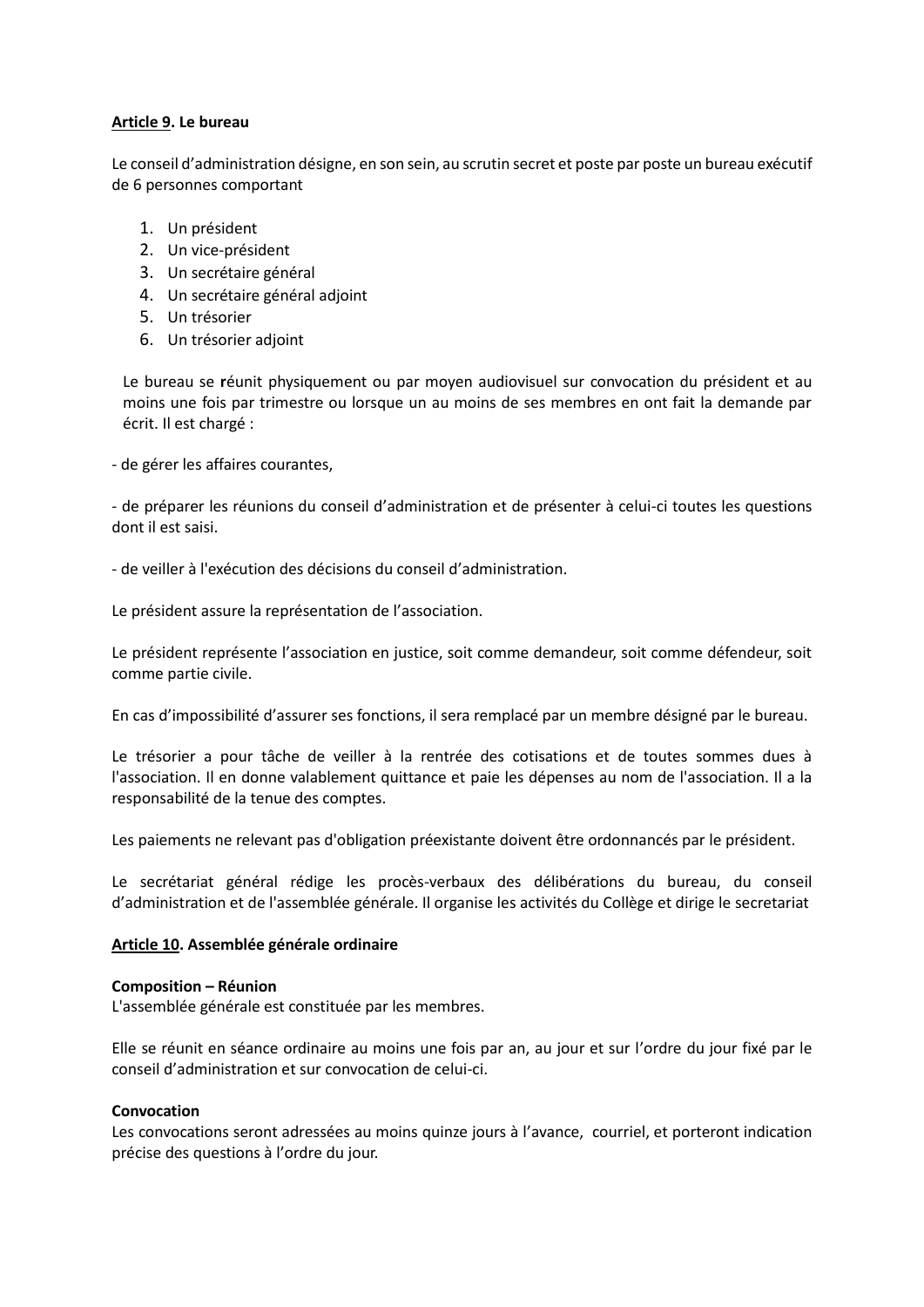# **Représentation**

Un membre peut disposer d'un seul mandat,

A l'entrée de l'assemblée générale, les délégués émargent nominativement sur une liste de l'ensemble des structures adhérentes, prévue à cet effet,

## **Attributions de l'assemblée générale**

L'assemblée générale ordinaire entend le rapport financier du trésorier et le rapport d'activité du secrétaire général.

Elle entend le rapport moral du président.

Elle vote le quitus aux différents rapports.

L'assemblée générale débat des orientations proposées par le conseil d'administration. Elle traite les questions à l'ordre du jour et les questions diverses.

Il est procédé, après épuisement de l'ordre du jour au renouvellement des personnes siégeant au conseil d'administration selon les modalités pratiques définies au règlement intérieur. Dans les 15 jours suivants l'assemblée générale ayant renouvelé le conseil d'administration, ce dernier se réunit pour renouveler le bureau.

Elle fixe le montant des cotisations annuelles.

#### **Vote**

L'assemblée générale vote à main levée des membres présents, sauf si un cinquième des membres demandent un vote à bulletin secret et ou dans tous les cas en cas d'élection de personne. Dans tous les cas le vote se fait à la majorité simple. Un quorum à 50 % est nécessaire pour la tenue de l'assemblée générale. Si le quorum n'est pas atteint, une nouvelle assemblée générale sera convoquée 15 jours plus tard. Cette nouvelle assemblée générale n'aura pas de quorum.

## **Article 11. Assemblée générale extraordinaire**

Les modifications de statuts ou la dissolution doivent être votées en assemblée générale extraordinaire.

Les modalités d'organisation de l'assemblée générale extraordinaire sont les mêmes que celles de l'assemblée générale statutaire annuelle.

Les décisions se prennent à la majorité des 3/4 des votants.

## **Article 12. Affiliation**

La présente association est affiliée à EURIPA et se conforme aux statuts et au règlement intérieur de cette association (nom, logo, etc.).

Elle peut par ailleurs adhérer à d'autres associations, unions ou regroupements par décision du conseil d'administration.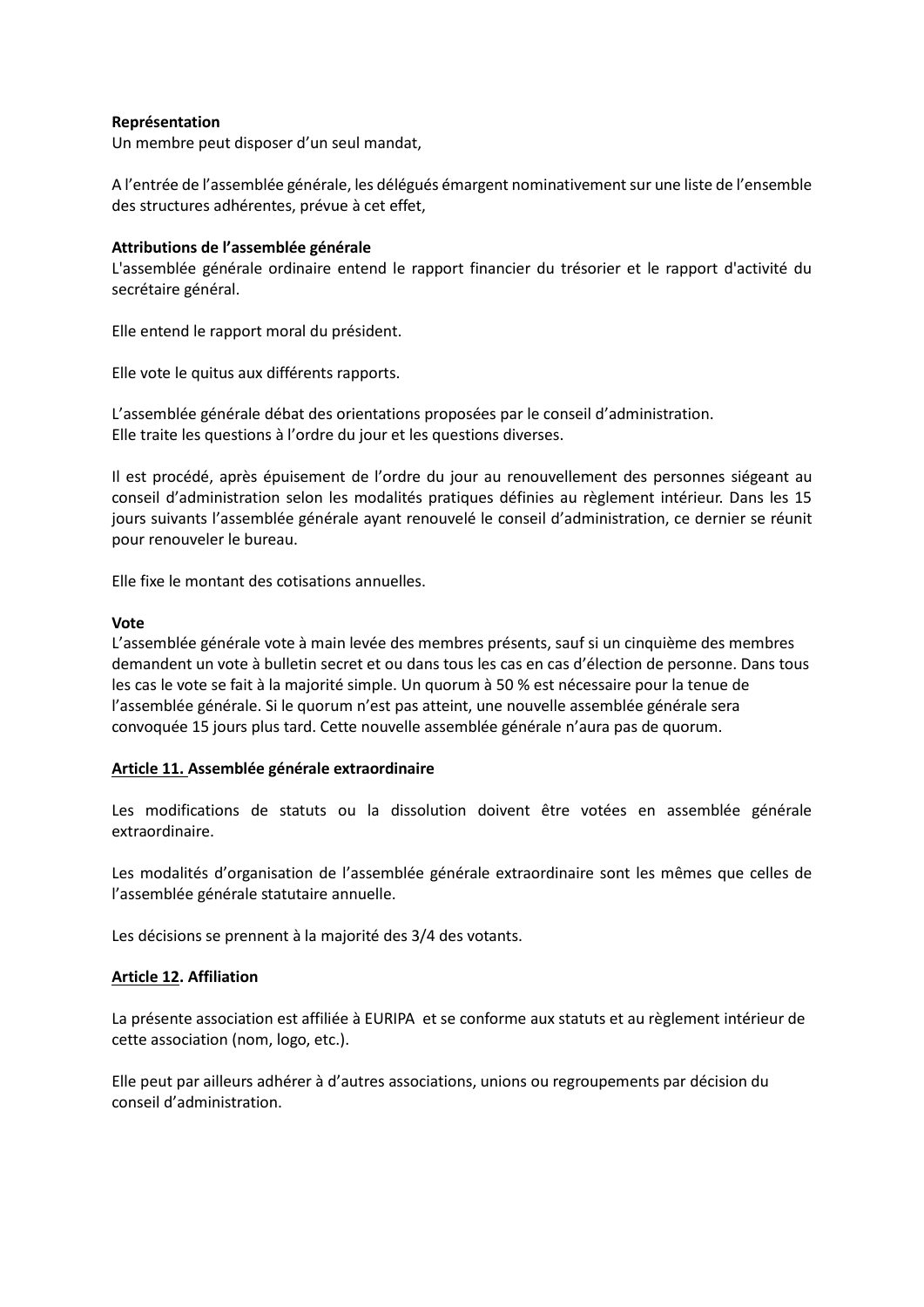## **TITRE III – RESSOURCES - CONTROLE FINANCIER**

#### **Article 13**. **Ressources**.

Les ressources de l'association comprennent :

- une cotisation pour chaque adhérent, dont le montant est fixé par l'assemblée générale sur proposition du trésorier.

- les versements effectués par les structures institutionnelles pour des actions répondant à l'objet de l'association,
- la labellisation des travaux et publications
- toute ressource, telles que les dons, subventions et les apports, notamment en propriété, lesquels seront effectués pour le temps de la vie de l'association, dont elle peut légalement disposer.

#### **Comptabilité - Dépenses**

La comptabilité est tenue sous le contrôle du trésorier selon le plan comptable national.

Les dépenses, validées par le bureau selon des modalités fixées dans le règlement intérieur, sont ordonnées par le président. Leur paiement est effectué par le trésorier.

Ces dépenses sont soumises auparavant au président et au trésorier d'EURIPA

#### **Contrôleurs des comptes**

Chaque année, l'assemblée générale statutaire peut désigner un ou deux contrôleurs des comptes, membres ou non de l'association, non membres du conseil d'administration, pour lui faire un rapport sur les comptes de l'exercice à venir.

## **TITRE IV. DISSOLUTION - MODIFICATION STATUTAIRE**

#### **Article 14. Dissolution - Modification statutaire**

L'association peut être dissoute sur la proposition du conseil d'administration, par vote de l'assemblée générale extraordinaire, avec une majorité des votants.

Les statuts pourront être modifiés selon la même procédure.

#### **Article 15. Liquidation**

En cas de liquidation volontaire, l'assemblée générale extraordinaire de liquidation nommera un ou plusieurs liquidateurs. Ils seront dévolus à une autre association dont le but sera de même nature, conformément au décret du 16 août 1901.

Fait à Neuilly sur Seine

Le 13 Septembre 2016

Pr Jean-Pierre Jacquet Président

Continued in

Dr Eric Drahi Trésorier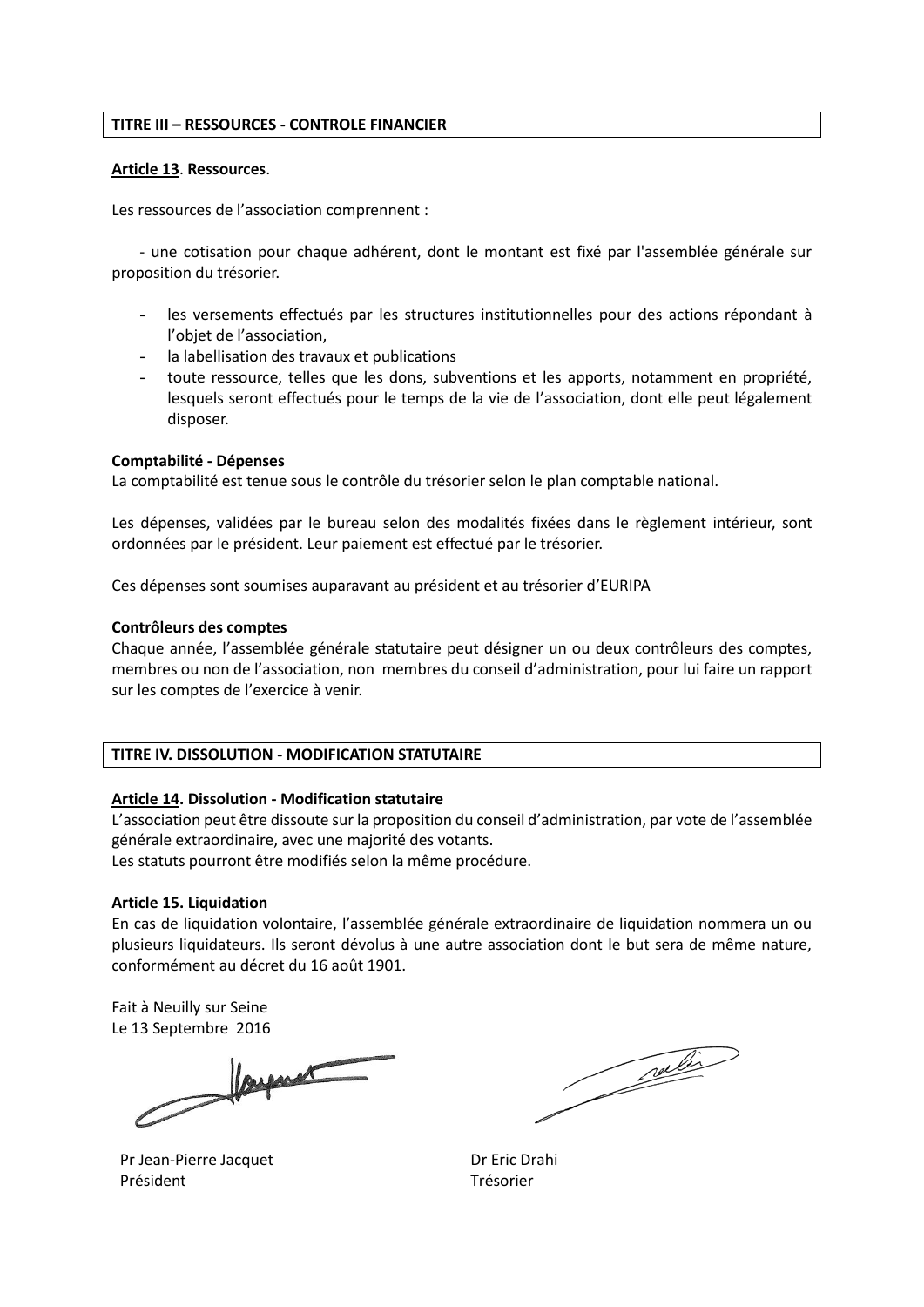

Annex 2

# **EURIPA Membership Scheme**

EURIPA is pleased to launch its new membership scheme.

Rural family doctors and their primary care colleagues from across Europe are invited to join EURIPA.

Joining EURIPA offers members:

- Discount of 25% on the registration fee at EURIPA's annual Rural Health Forum (limited to three delegates for an organisational member)
- Involvement in EURIPA projects
- Fast track publications in Family Medicine & Primary Care Review and European section of the International Electronic Journal of Rural and Remote Health Research, Education, Practice and Policy
- Vote at the AGM for Officers and the Executive Committee
- Newsletter the Grapevine and a restricted newsletter for members
- Members only area of the web site
- Certificate of membership

# **Membership fees**

One-year and three-year membership fees are available:

| Category                       | One-year fee | Three-year fee |
|--------------------------------|--------------|----------------|
| Individual Membership          | 40€          | 90€            |
| Low income countries*          | 30€          | 70€            |
| Students and young doctors     | 20€          | 50€            |
| Organisational<br>Membership** | 250€         | 600€           |

\*Low income countries are:

*Albania, Belarus, Bosnia and Herzegovina, Bulgaria, Croatia, Estonia, Greece, Hungary, Kosovo, Latvia, Lithuania, Macedonia, Montenegro, Poland, Romania, Russia, Serbia, Turkey, Ukraine.*

\*\* Organisational membership is open to independent organisations representing rural health care practitioners in each of the countries of Europe and to institutes actively involved in rural health research.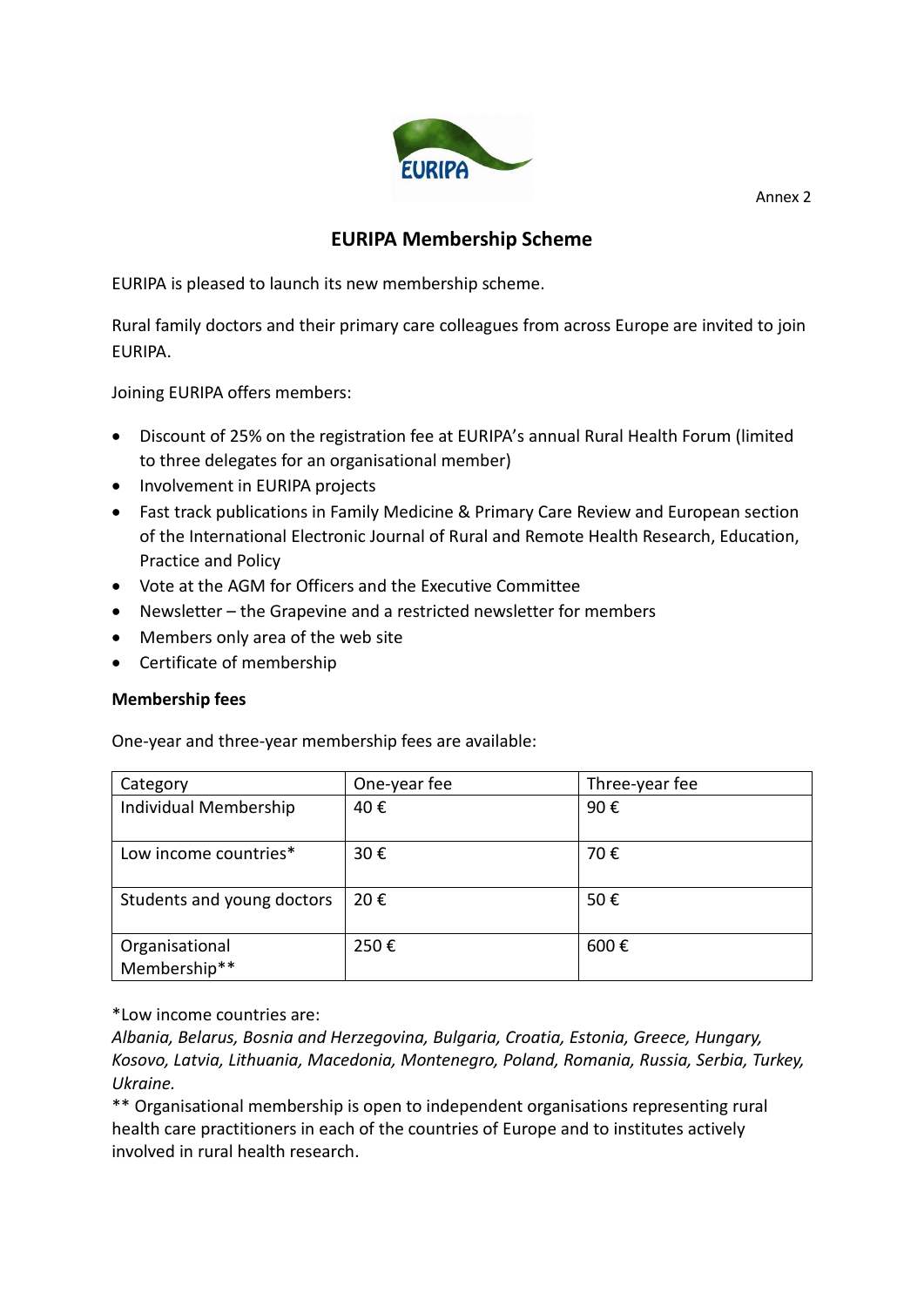

# **To become a Member of EURIPA please complete the application form below:**

| Name (individual or<br>organisation) |                               |
|--------------------------------------|-------------------------------|
| Contact details                      | Contact name in organisation: |
|                                      | Address                       |
|                                      | Email                         |
|                                      | Telephone                     |
| For individuals:                     |                               |
| Where you practice                   |                               |
| Qualifications                       |                               |
| If you have an academic<br>position  | Title                         |
|                                      | Institution                   |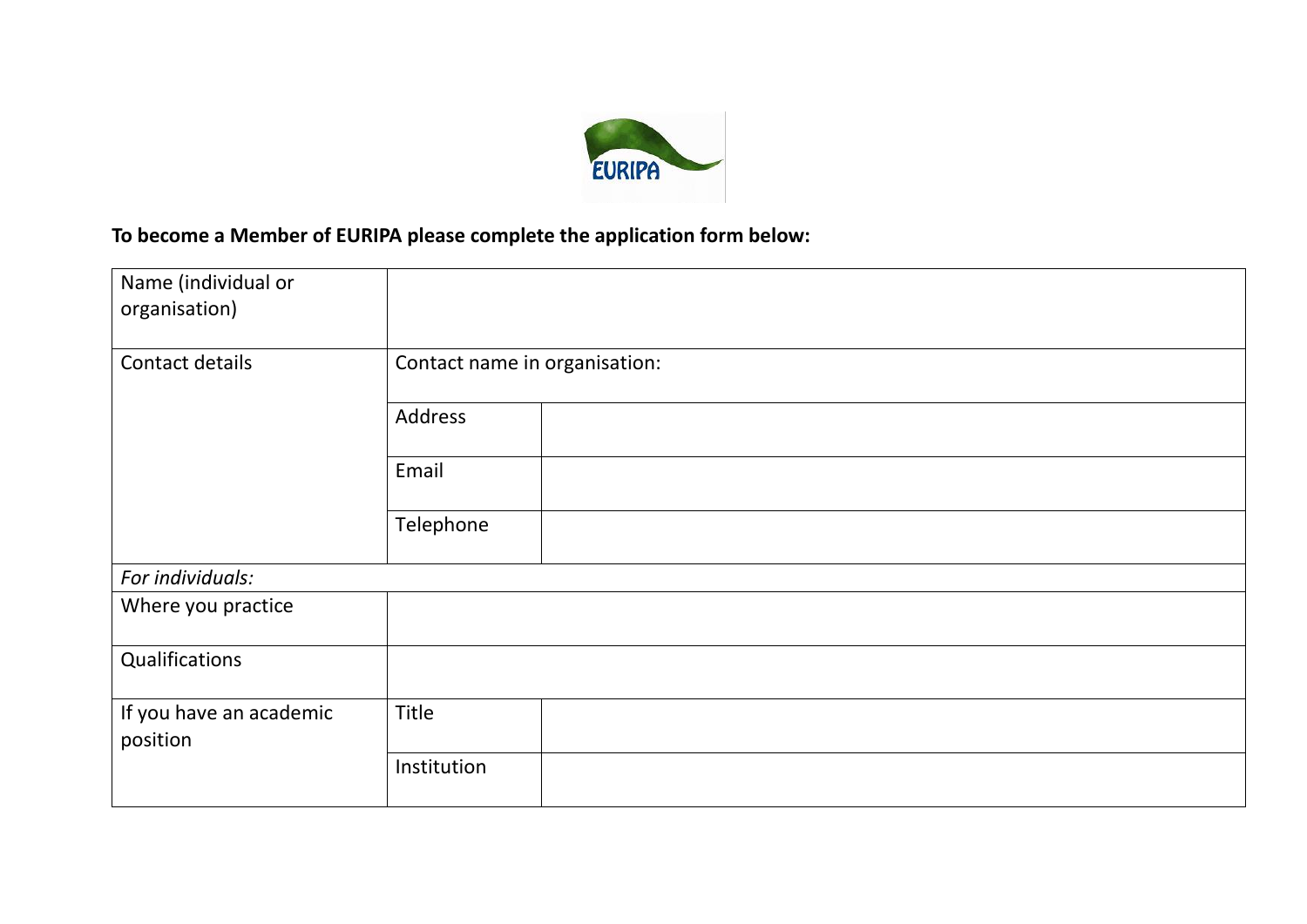| Your special interests               |  |
|--------------------------------------|--|
| For organisations:                   |  |
| Area of interest in rural<br>health: |  |

**This form should be returned to Jane Randall-Smith, Executive Secretary EURIPA, [\(Jane@montgomery-powys.co.uk\)](mailto:Jane@montgomery-powys.co.uk)**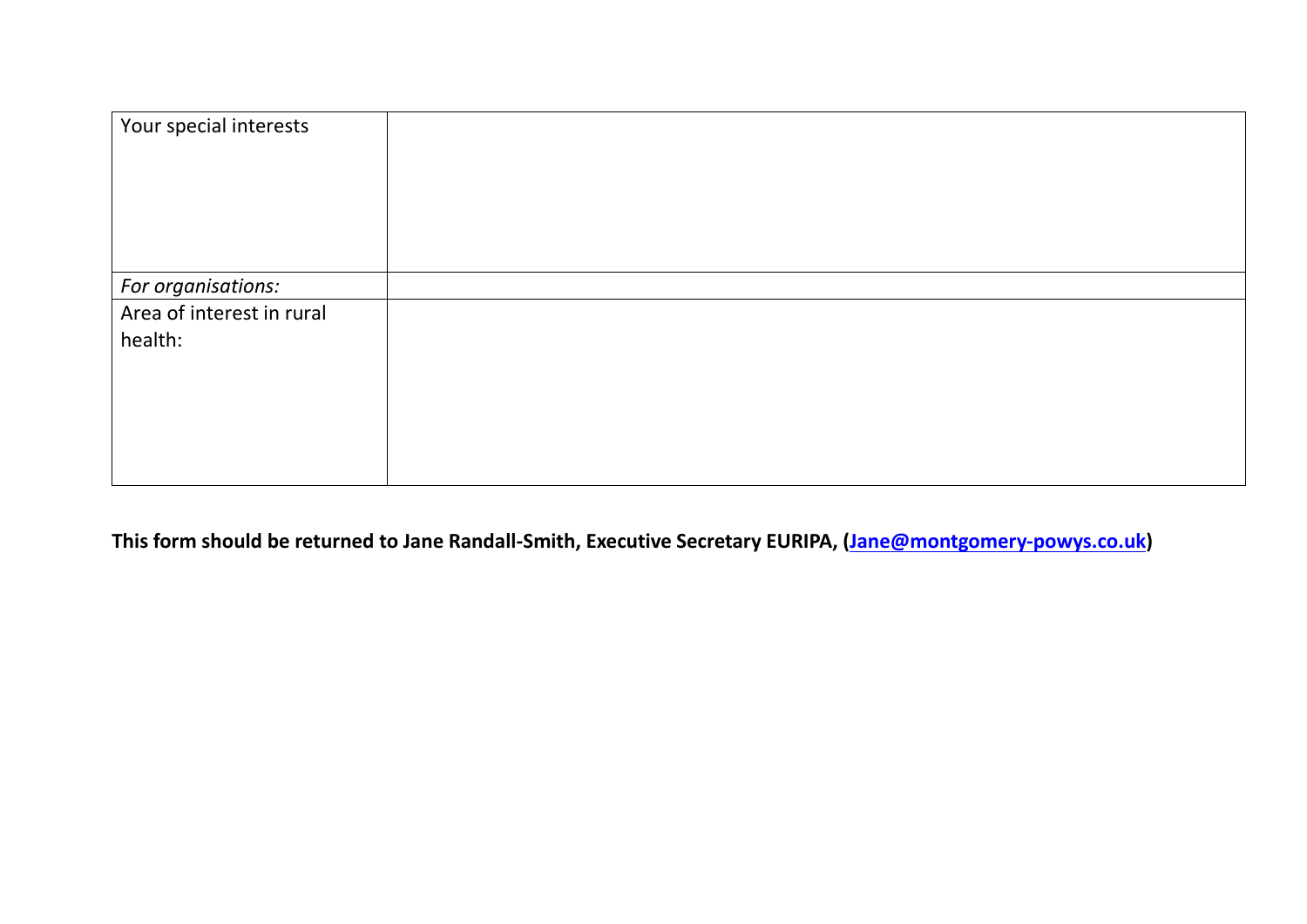Annex 3



# **EURIPA International Advisory Board (IAB)**

#### **Guidelines**

EURIPA is a representative network organisation founded by rural family doctors to address the health and wellbeing needs of rural communities and the professional needs of those serving them across Europe. It represents a growing network of rural practitioners and organisations across Europe working together to disseminate good practice, initiate research, develop rural education, and influence policy. The IAB was established in 2012 by the Executive Committee. The purpose of the IAB – with your continued help – will be a direct support of main EURIPA's goals as well as cooperation between rural family doctors and primary care experts hopefully in all European countries. By working together within EURIPA we will not only support our members in their scientific projects, but also share practical information suitable for the everyday diagnosis and therapy of our rural patients as well as support our colleagues and their patients in the most remote areas.

To enhance and reinforce IAB, we want to support each IAB member with a set of Guidelines which define the rights and responsibilities of members of the IAB and the relationship between the IAB and members of EURIPA.

# *The IAB aims to support EURIPA in realising its goals.*

## **The IAB**

- The IAB aims to have one representative from each European country
- Each representative shall have the support of their national association
- Each representative will be officially acknowledged by EURIPA and will have a certificate.
- All IAB members will be treated with respect and fairly. This condition implies that no discrimination should be applied, and that premise should consider features like age, ethnicity, ability, language, culture, religion, or where they live.

Each IAB member must be proud and honoured to be a member of the IAB and EURIPA and will adhere to these Guidelines.

## **What is expected of IAB members**

IAB members:

- Promise to do their best to promote EURIPA
- Act as an ambassador for EURIPA in their country
- Represent EURIPA in all regional, national or otherwise, institutions in their country
- Disseminate information about EURIPA in their country
- Provide information to EURIPA on the situation in your area, issues, developments, initiatives to share and propose to other regions
- Raise concerns about rural practice his/her country
- Encourage membership of EURIPA, building a team / network, if possible of rural doctors
- Encourage and support rural input into national and regional meetings on family medicine
- Encourage rural proofing of guidelines in their country with support from EURIPA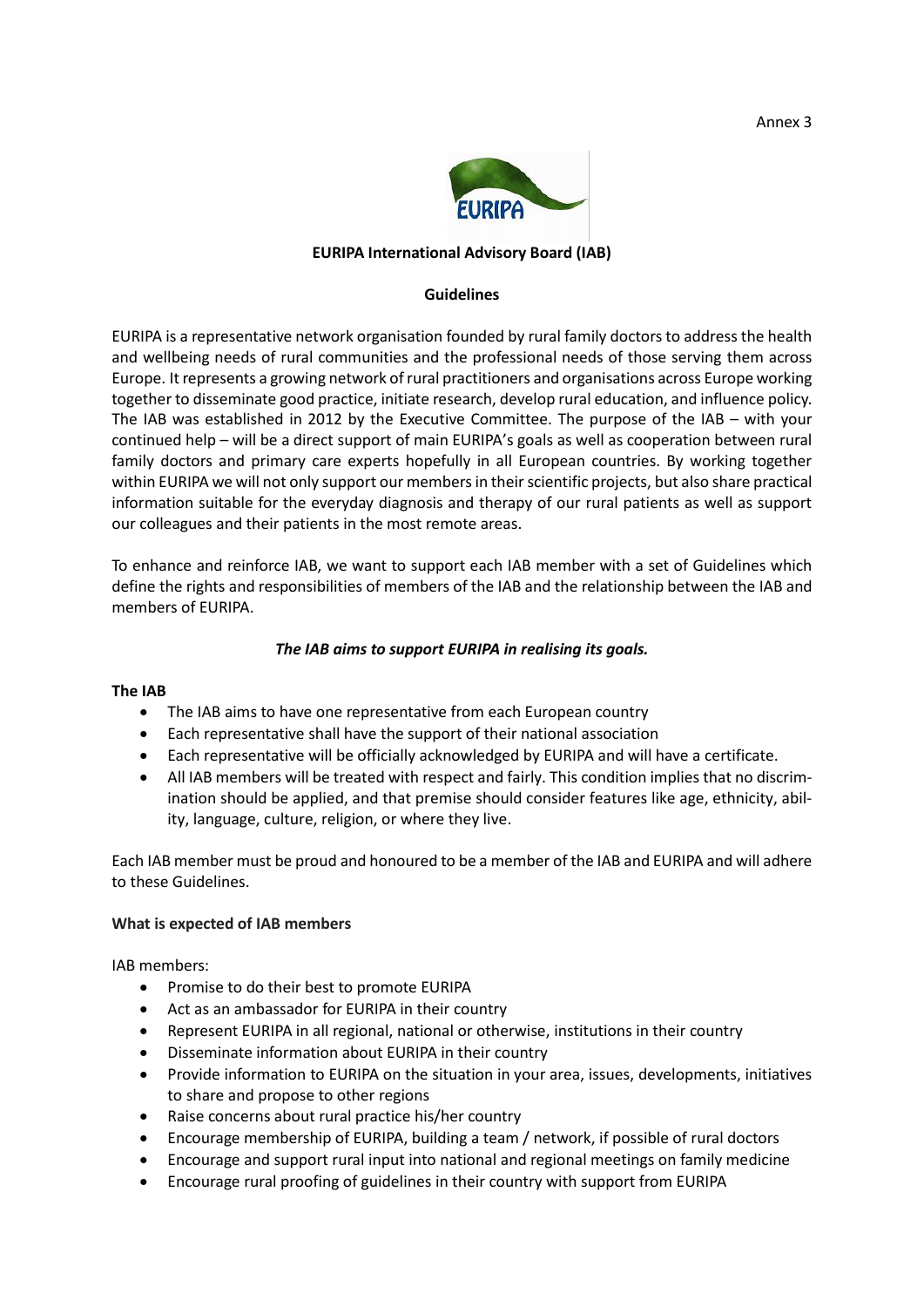- Undertake to respond to all tasks required by EURIPA
- Promise to inform EURIPA of any problem concerning EURIPA that they become aware of
- Contribute to the continued development of EURIPA
- To propose reforms/policies, propose scientific studies to EURIPA
- Sharing common values among all members

### **What IAB members can expect from EURIPA**

- The Chair of the IAB will represent the IAB on the Executive Committee
- The EURIPA Executive will ensure that IAB members are fully involved and informed about EURIPA activities.
- The EURIPA Executive will aim, through the Chair of IAB, that each member has equal opportunity to take part in EURIPA projects
- Every IAB member should feel that she/he is listened to and supported by the Executive Committee of EURIPA through the Chair of IAB
- The EURIPA Executive will support IAB representatives in setting up rural networks in their own language in their country
- EURIPA will set up working groups as required on research, education, quality and practice and involve the IAB membership
- If any IAB member needs extra help in the delivery of the agreed work programme, the Chair of IAB will bring the difficulty to the EURIPA Executive. The needed help would be provided if it is considered appropriate, and when possible
- The EURIPA Executive values IAB members, which means that they should be involved in the future agenda of EURIPA, they should feel free to raise their views, and their opinions should be always considered
- The EURIPA Executive should use the information provided by IAB members through the Chair of IAB to improve the performance of the EURIPA
- The EURIPA Executive will ensure that good communication of its decisions and work programmes, through the Chair of IAB, to all members of the IAB
- The EURIPA Executive recognise that, while IAB members' views and opinions are raised freely, they will not be expressed in a way that might be harmful for other partners
- Disagreements between IAB members and the EURIPA Executive should be resolved by the main bodies of the EURIPA governance, which includes the General Assembly of EURIPA members
- The IAB will have close cooperation with the Scientific Board